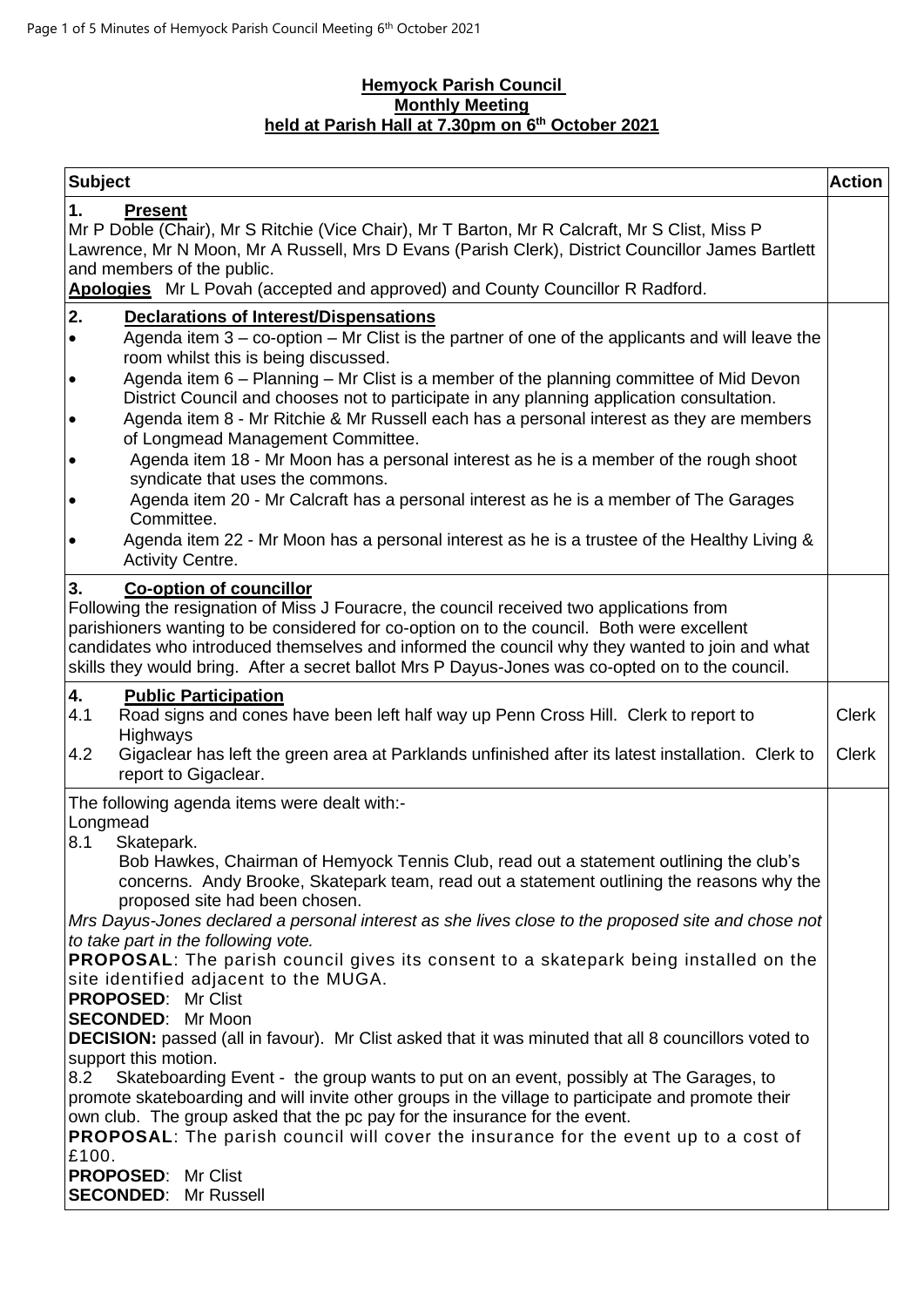**DECISION:** passed (all in favour).

| 8.3 | Bridge – there has been a 3-week delay at the company that is galvanising the bridge. It is |  |
|-----|---------------------------------------------------------------------------------------------|--|
|     | hoped that the bridge will be fitted next month.                                            |  |

A member of the public asked to speak about access to his land. He purchased land in the parish and claimed that he had a right to access his land over parish council registered common land. The parish council had previously been advised that no such right existed and asked the member of the public to provide evidence. The member of the public has this week provided some evidence. The member of the public suggested the parish council was refusing access due to personal reasons. The pc confirmed it was a legal matter and would not comment further until legal advice has been sought.

**PROPOSAL**: The council seeks further legal advice on the matter.

**PROPOSED**: Miss Lawrence

**SECONDED**: Mr Calcraft.

**DECISION:** passed (all in favour). Mr Russell abstained from the vote.

# **5. Minutes from Previous Meeting**

**PROPOSAL:** The council minutes of the 1<sup>st</sup> September are approved. **PROPOSED**: Mr Clist **SECONDED**: Mr Moon

**DECISION:** passed (all in favour).

# **6. Planning**

The following applications were considered:-

| 6.1 | 21/01731/HOUSE. Erection of a detached granny annexe, Parkview, Withy Lane, |  |
|-----|-----------------------------------------------------------------------------|--|
|     | Hemyock.                                                                    |  |
|     | <b>PROPOSAL:</b> The council is content with the application.               |  |

**PROPOSED**: Mr Russell

**SECONDED**: Mr Barton

**DECISION:** passed (all in favour).

6.2 21/01316/FULL. Erection of an agricultural building, greenhouse, irrigation pond, ground mounted solar PV panels and associated works. Land at NGR 313009 111929, Castle Hill, Hemyock.

**PROPOSAL**: The council is not content with the application. It considers this to be sporadic development on agricultural green field land in an AONB. It suggests the planning officer might wish to visit the site to check if work has already commenced. **PROPOSED**: Mr Moon

**SECONDED**: Miss Lawrence

**DECISION:** passed (all in favour).

6.3 21/01708/HOUSE. Erection of single-storey extensions and porch. Scotland Farm, Hemyock.

**PROPOSAL**: The council is content with the application.

- **PROPOSED**: Mr Moon
- **SECONDED**: Mr Ritchie

**DECISION:** passed (all in favour). Miss Lawrence noted that some of the drawings did not show the direction of north.

Permission granted noted for:-

- 6.4 19/00609/FULL. Conversion of 13 flats to 5 dwellings and alterations to existing vehicular access. 1-13 Old School Court, Culmbridge Road, Hemyock.
- 6.5 21/01233/FULL. Change of use of barn to ancillary storage/office use and annexe/holiday let. Land and Buildings at NGR 315174 115780 Foxholes Farm, Clayhidon.
- 6.6 21/01282/HOUSE. Erection of a two-storey extension following demolition of existing extension. Pikes Cottage, Hemyock.

# **7. Finance**

Income and expenditure and bank reconciliation.

# **INCOME**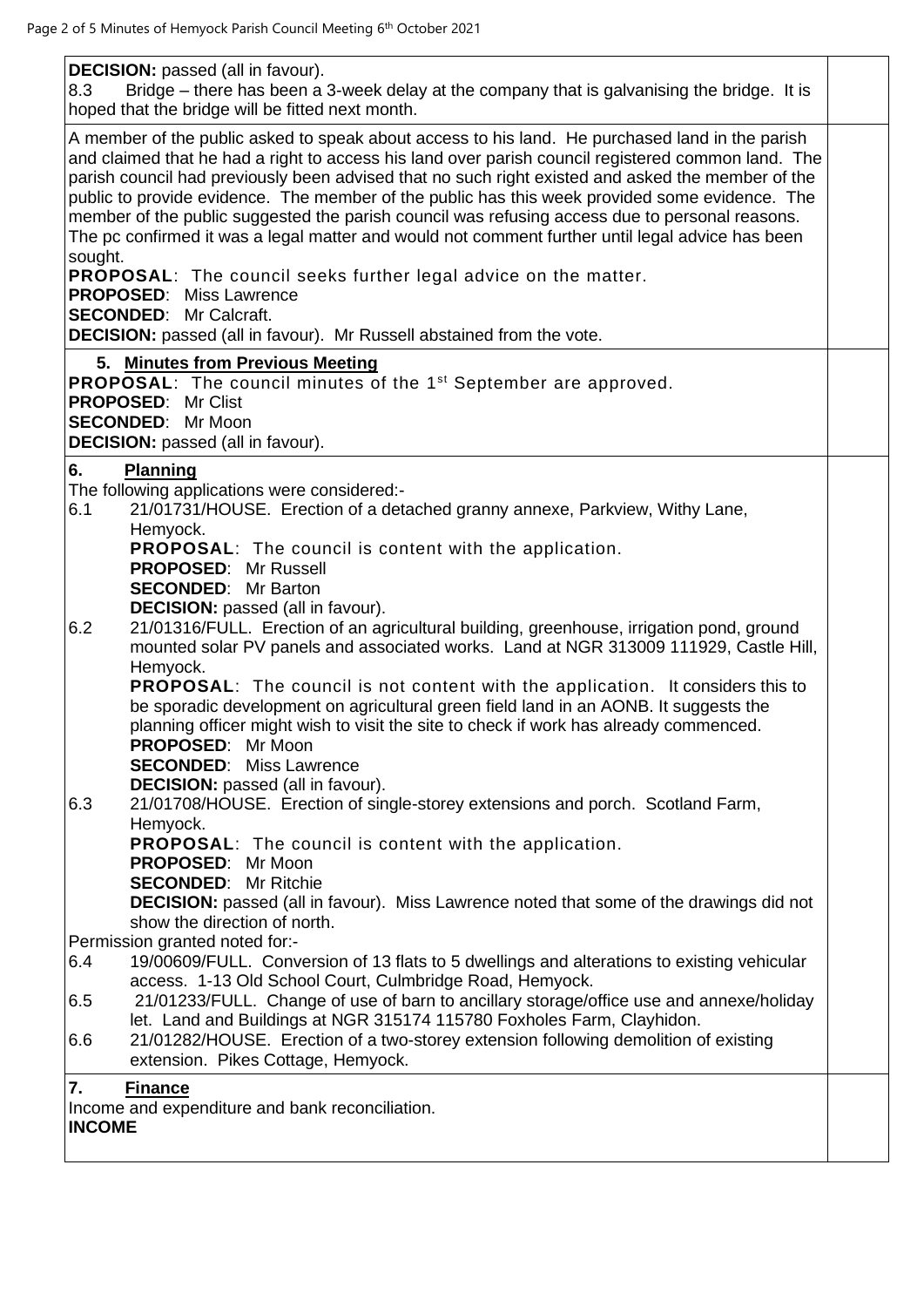| <b>No</b> | Amount   From |                                                     |  |
|-----------|---------------|-----------------------------------------------------|--|
|           |               | 41,382.50   MDDC precept final instalment           |  |
| າ         |               | 100.00 Gigaclear                                    |  |
| 3         |               | 150.00   Tredwin, cemetery                          |  |
|           |               | 650.00   Pring & Son, cemetery                      |  |
| 5         |               | 1000.00   Contribution towards tree works (Lickham) |  |
| 6         | .80           | Interest, HSBC                                      |  |
|           |               | 500.00   Redwoods, cemetery                         |  |

### **EXPENDITURE**

| <b>No</b> | Amount   | Payee              | Reason                                          |
|-----------|----------|--------------------|-------------------------------------------------|
| 1.        | 201.00   | N Page             | P3 work                                         |
| 2.        | 91.56    | P Moon & Sons      | Reimbursement, pipe for tree clearance, Lickham |
| 3.        | 142.50   | K Amor             | Toilet cleaning                                 |
| 4.        | 636.88   | I Pike             | Village maintenance                             |
| 5.        | 1,087.31 | D Evans            | Wages and expenses                              |
| 6.        | 66.50    | <b>HMRC</b>        | <b>PAYE</b>                                     |
| 7.        | 44.73    | Npower             | Electricity, toilets                            |
| 8.        | 50.00    | R Taylor           | Village maintenance                             |
| 9.        | 3,000.00 | J Stevens          | Tree clearance, Lickham                         |
| 10.       | 120.00   | J Stevens          | Topping, Shuttleton Common                      |
| 11.       | 40.43    | Spot On            | Toilet, consumables                             |
| 12.       | 115.00   | R Taylor           | Village maintenance (footbridge, BMX)           |
| 13.       | 18.00    | <b>Unity Trust</b> | Banking charge                                  |

#### **BANK RECONCILIATION**

| Account                         | Amount     |
|---------------------------------|------------|
| HSBC Community a/c              | 477.72     |
| <b>HSBC Deposit</b>             | 94,345.11  |
| <b>Unity Trust Bank current</b> | 3801.41    |
| Unity Trust Bank deposit        | 93,063.11  |
| Unity Trust Bank GF             | 710.97     |
| Unity Trust Bank P3             | 893.21     |
| Skipton 1-year Bond             | 86,906.18  |
| <b>United Trust Bank</b>        | 79,613.87  |
| Total                           | 359,869.51 |

**PROPOSAL**: that the income is agreed and the above cheques/payments are paid/agreed. **PROPOSED**: Miss Lawrence **SECONDED:** Mr Russell **DECISION**: passed (all in favour).

# **9. Correspondence**

| Reef & Beef – The clerk has sought advice with regard to a pitch fee.<br><b>PROPOSAL:</b> the council gives permission to Reef and Beef to have a weekly pitch at<br>Longmead for a donation of £15 per week. This will also apply to Exe Valley Pizza | <b>Clerk</b>                  |
|--------------------------------------------------------------------------------------------------------------------------------------------------------------------------------------------------------------------------------------------------------|-------------------------------|
| <b>PROPOSED:</b> Mr Ritchie                                                                                                                                                                                                                            |                               |
| <b>SECONDED: Mr Clist</b>                                                                                                                                                                                                                              |                               |
| <b>DECISION:</b> passed (8 for, 1 against).                                                                                                                                                                                                            |                               |
| Hemyock's Big Visit                                                                                                                                                                                                                                    |                               |
| <b>PROPOSAL:</b> the council pays the insurance premium for this event.                                                                                                                                                                                | <b>Clerk</b>                  |
| <b>PROPOSED: Mr Russell</b>                                                                                                                                                                                                                            |                               |
| <b>SECONDED:</b> Mr Moon                                                                                                                                                                                                                               |                               |
| <b>DECISION:</b> passed (all in favour). Mr Ritchie abstained from voting.                                                                                                                                                                             |                               |
| Hemyock Lights Brigade                                                                                                                                                                                                                                 |                               |
|                                                                                                                                                                                                                                                        | Company. Clerk to coordinate. |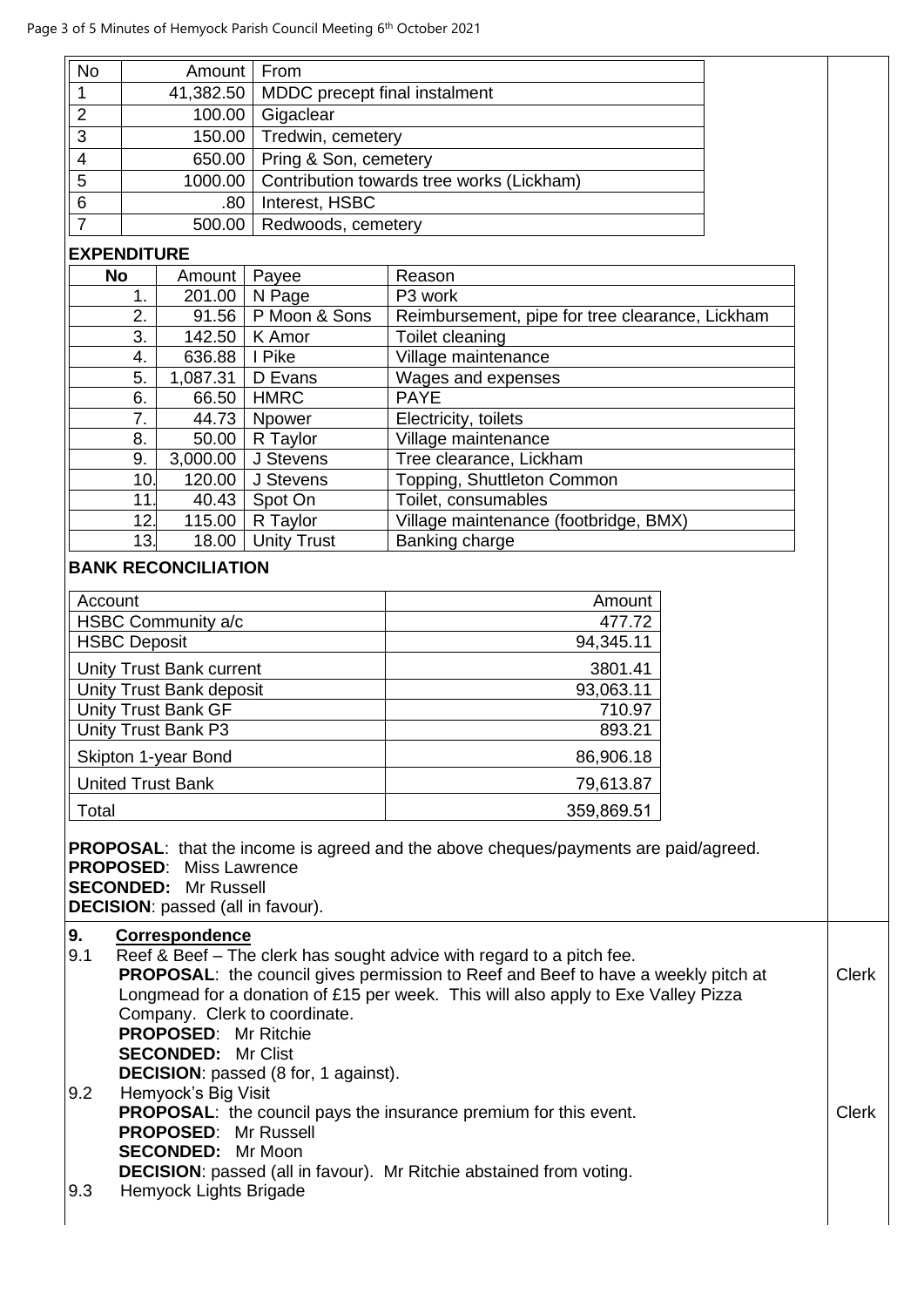| 9.4                 | <b>PROPOSAL:</b> the council makes a donation of £1,000 on the proviso that the event<br>organisers arrange for buckets for collections at the event and that they consider having a<br>tree in the village with lights.<br><b>PROPOSED:</b> Mr Ritchie<br><b>SECONDED:</b> Mr Russell<br><b>DECISION:</b> passed (all in favour).<br>Defibrillator Training - the clerk will arrange for an annual training session on a Saturday with<br>South Western Ambulance Service.                                                                                                                                                                                                                              | <b>Clerk</b><br><b>Clerk</b> |
|---------------------|----------------------------------------------------------------------------------------------------------------------------------------------------------------------------------------------------------------------------------------------------------------------------------------------------------------------------------------------------------------------------------------------------------------------------------------------------------------------------------------------------------------------------------------------------------------------------------------------------------------------------------------------------------------------------------------------------------|------------------------------|
| 10.<br>10.1<br>10.2 | <b>Community Land</b><br>Miss Lawrence suggested the parish council might consider extending this project to take into<br>account matters such as physical and mental health and include working with other interested<br>parties i.e. BHLAC, doctors' surgery, churches, school, Blackdown Support Group, etc.<br>The<br>community land working group are due to meet later in the month and Miss Lawrence was<br>invited to attend the next meeting.<br>Miss Lawrence also reported that she had spoken with Paul Durman, Ashculme Tree<br>Surgeons, about the ash tree near the BHLAC. The clerk was asked to follow-up with him for<br>a quotation and advice with regard to the trees in that area. | PL<br><b>Clerk</b>           |
| 11.<br>11.1         | <b>Matters Arising</b><br>Pump – the clerk explained that MDDC's conservation officer recommended the pc take<br>advice from a company from Bristol, Dorothea Restorations, on how best to restore the<br>Pump. This advice will cost £380.00. The clerk was asked to circulate information about the<br>company.                                                                                                                                                                                                                                                                                                                                                                                        | <b>Clerk</b>                 |
| 12.                 | <b>County Council Report</b><br>Councillor Radford circulated the following report before the meeting:-                                                                                                                                                                                                                                                                                                                                                                                                                                                                                                                                                                                                  |                              |
| Waste               | The 2020/21 performance statistics have just been published and Devon's recycling rate reduced to<br>55.3% from the previous year's 56.6%. The reduction can be linked to the provision of Household<br>Waste Recycling Centres (HWRCs) which closed for seven weeks during the first lockdown<br>commencing end March 2020. Subsequent social distancing measures reduced site capacities,<br>closure of resale shops and the introduction of booking systems also impacted on the amount of<br>waste processed leading to a reduction in recycling performance.                                                                                                                                        |                              |
| possible.           | Key Public health messages:<br>People should continue to be cautious and follow basic public health advice on regular testing, self-<br>isolation if symptomatic, and hands, face, space, etc. and avoid close contact indoors where                                                                                                                                                                                                                                                                                                                                                                                                                                                                     |                              |
|                     | The whole of the Highways and Traffic Management Service is experiencing real difficulties in<br>recruiting staff. The team is currently operating with 33 vacancies from a total workforce of<br>approximately 240. This reduction in staffing numbers is putting added pressure on the remaining<br>workforce at a time when the team have been dealing with the added challenges of the different<br>ways of working and reduced tolerance in our communities brought about by the pandemic. They<br>continue to work with colleagues in HR and look for different ways to promote the opportunities that<br>are available.                                                                           |                              |
|                     | This year's arboricultural surveys have seen a reduction in the number of actionable Ash Dieback<br>reports and general tree defects across the county. The team are working with their legal<br>colleagues around areas of landowner responsibility and promoting the need for land owners to do<br>their bit in relation to trees, vegetation and drainage.                                                                                                                                                                                                                                                                                                                                            |                              |
| them.               | Planning is underway for a virtual Parish and Town Council conference, held via Teams, before the<br>end of the year. Parishes were asked for feedback on what topics they would be interested in<br>understanding more about. The aim is to create an interactive event for parish and town councillors<br>as well as our own members. Attendees will be able to participate in the sessions that interest                                                                                                                                                                                                                                                                                              |                              |